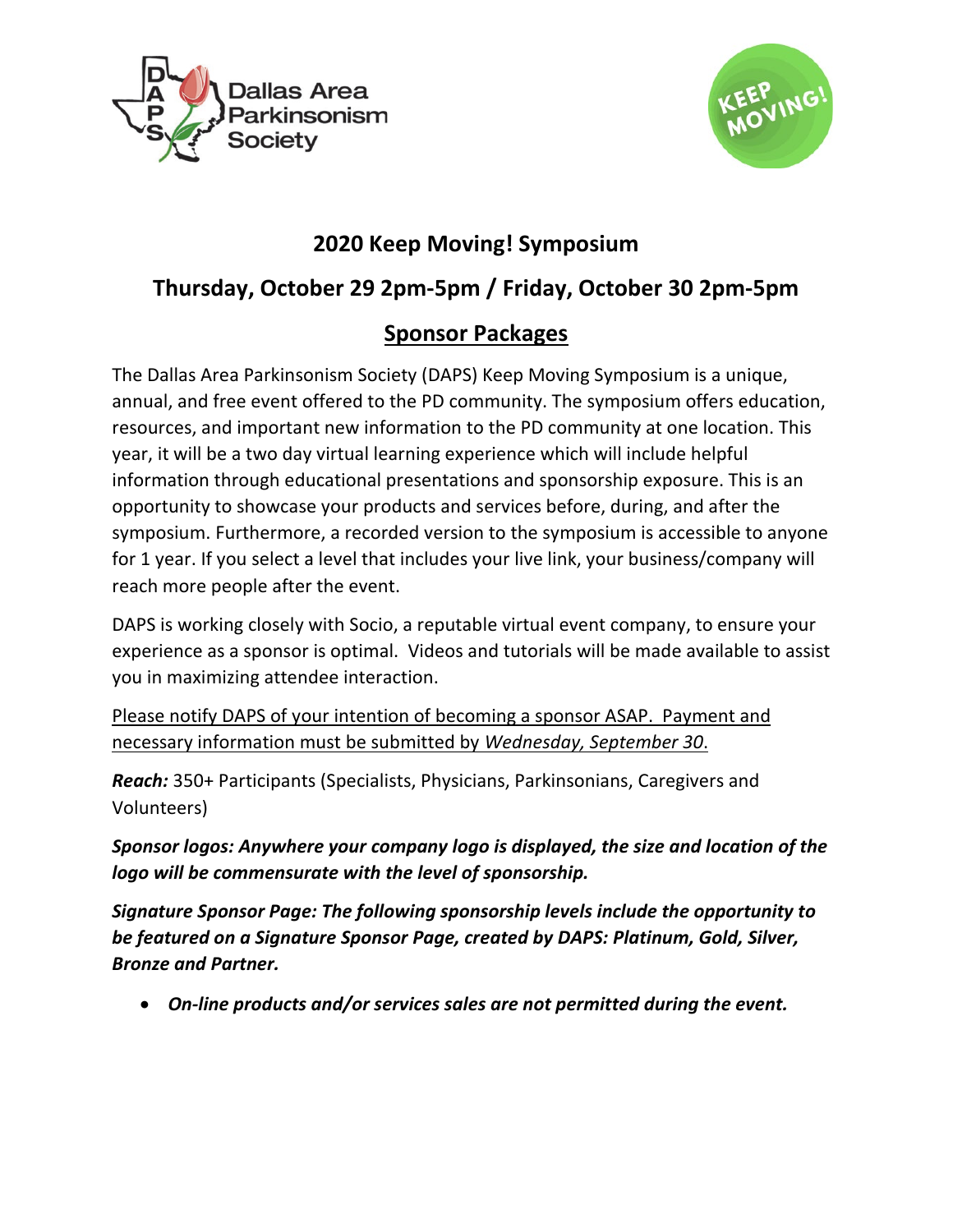



**On the following pages are the sponsorship opportunities and benefits for each level of sponsorship. After determining the level of your sponsorship, please complete and email the form on the last two pages. If you have any questions, please call 972.620.7600.** 

### **\$5000 Sponsor – PLATINUM Level**

### **Prior to Symposium**

- Social media promotion-Top billing with largest logo on symposium promotional pages
- Live link on *Signature Sponsorship Page*
- Logo included on symposium promotional materials including symposium rack cards (available through August 31) in doctor's offices and postcards mailed to DAPS members.

### **During the Symposium**

- Live link on *Signature Sponsorship Page*
- Your representative introduced and given 3 minutes in general sessions to address attendees
- Company name/logo shown at the beginning of general sessions (Priority will be given to logo on moving banner)
- Banner top billing position and size in sponsorship area with live link (this page will be shown at the beginning of the event both days)
- Verbal shout out as Platinum Sponsor in general sessions
- Acknowledgement on DAPS website with logo

- Two months exposure with live link on DAPS website following symposium
- Company logo top billing and size with live link in post event thank you email to all attendees
- Two months thank you/recognition with logo and live link in DAPS emailed monthly newsletter
- 12 months of live links accessible via recorded version of KEEP MOVING Symposium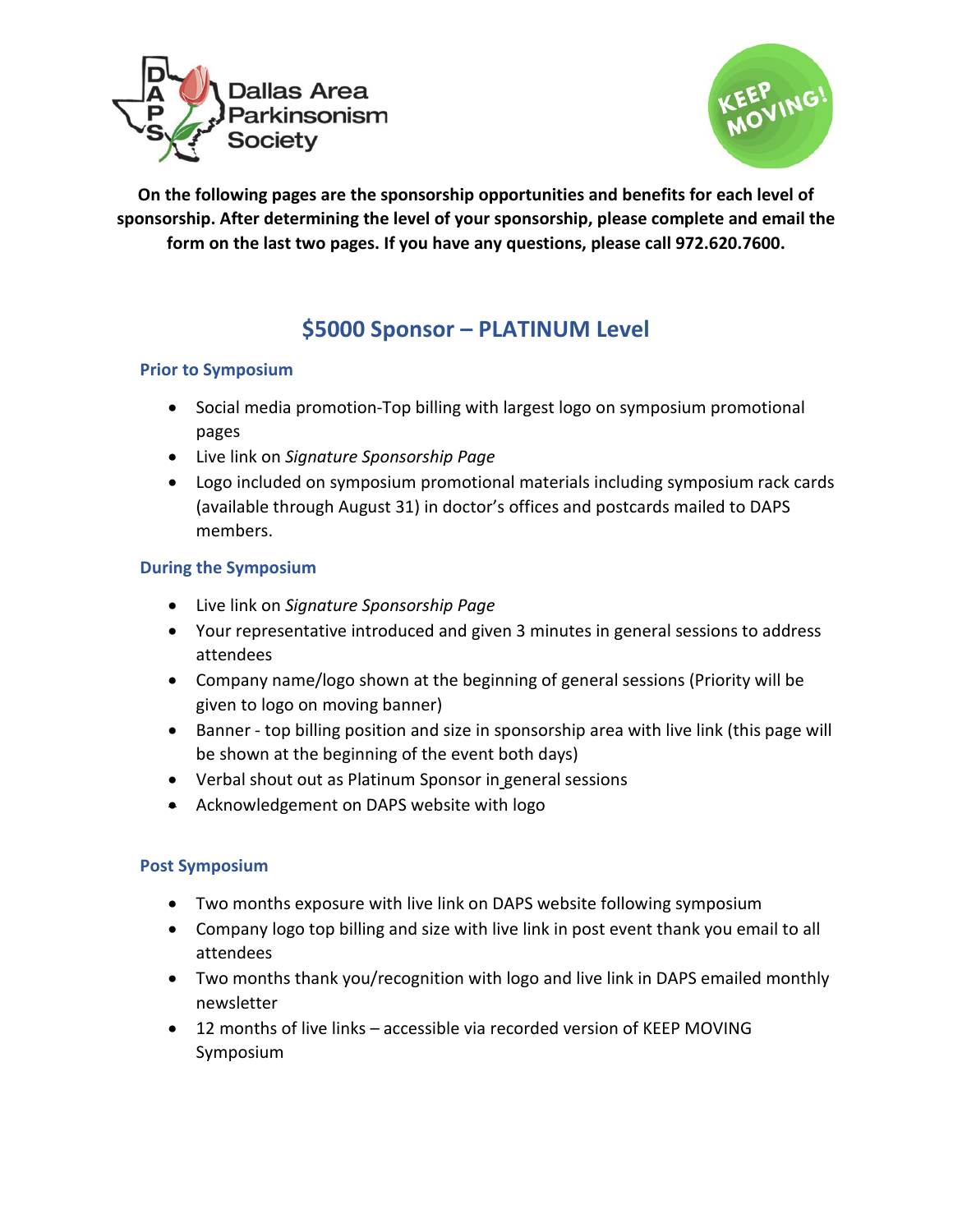



## **\$3000 Sponsor – GOLD Level**

### **Prior to Symposium**

- Social media promotion-Billing under Platinum Level with logo on symposium promotional pages
- Live link on *Signature Sponsorship Page*
- Logo included on symposium promotional materials including symposium rack cards (available through August 31) in doctor's offices and postcards mailed to DAPS members.

### **During the Symposium**

- Live link on *Signature Sponsorship Page*
- Your representative introduced and given 2 minutes in general sessions to address attendees
- Banner prominent billing position and size under the Platinum Sponsor(s) and above all others in sponsorship area with live link (this page will be shown at the beginning of the event both days)
- Verbal shout out as Gold Level Sponsor during general sessions
- Acknowledgement on DAPS website with logo

- One month exposure with live link on DAPS website following symposium
- Company logo prominently located under Platinum Sponsors with live link in post event thank you email to all attendees
- One month thank you/recognition with logo and live link in DAPS monthly newsletter following the symposium
- 12 months of live links accessible via recorded version of KEEP MOVING Symposium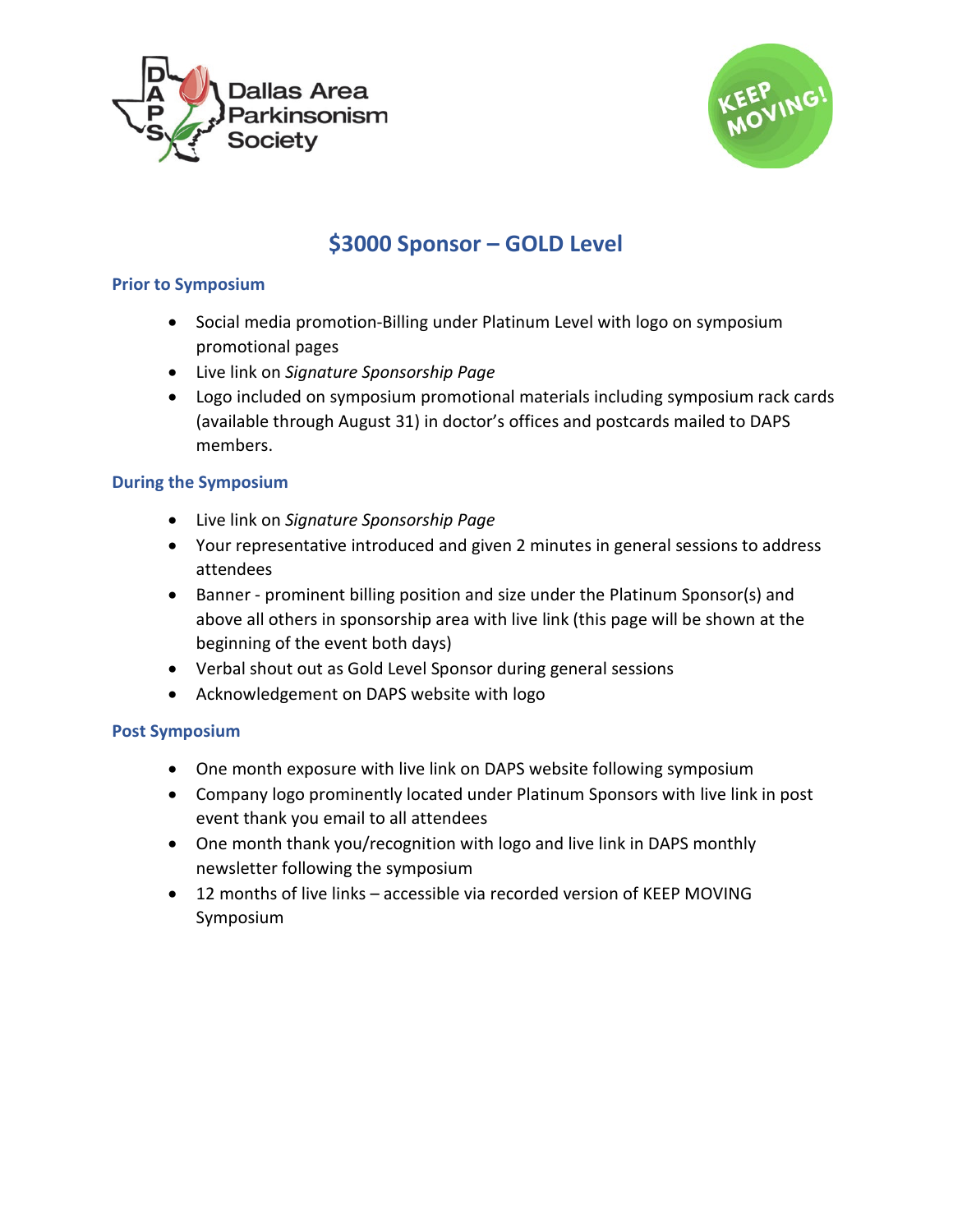



## **\$2000 Sponsor – SILVER Level**

### **Prior to Symposium**

- Social media promotion-Billing under Gold Level with Logo on symposium promotional pages
- Live link on *Signature Sponsorship Page*
- Logo included on promotional materials Rack cards going into doctors' offices (available through August 31) and postcards going to DAPS members – location and size commensurate with Silver Level Sponsorship

### **During the Symposium**

- Live link on *Signature Sponsorship Page*
- Banner prominent billing position and size under the Gold Level Sponsors and above all others in sponsorship area w/ live link (this page will be shown at the beginning of the event both days)
- Verbal shout out as Silver Level Sponsor in general sessions
- Acknowledgement on DAPS website with logo

- One month exposure with live link on DAPS website following symposium
- Company logo located under Gold Sponsors with live link in post event thank you email to all attendees – commensurate in size with Silver Level sponsorship
- One month thank you/recognition with logo and live link in DAPS monthly newsletter following the symposium
- 12 months of live links accessible via recorded version of KEEP MOVING Symposium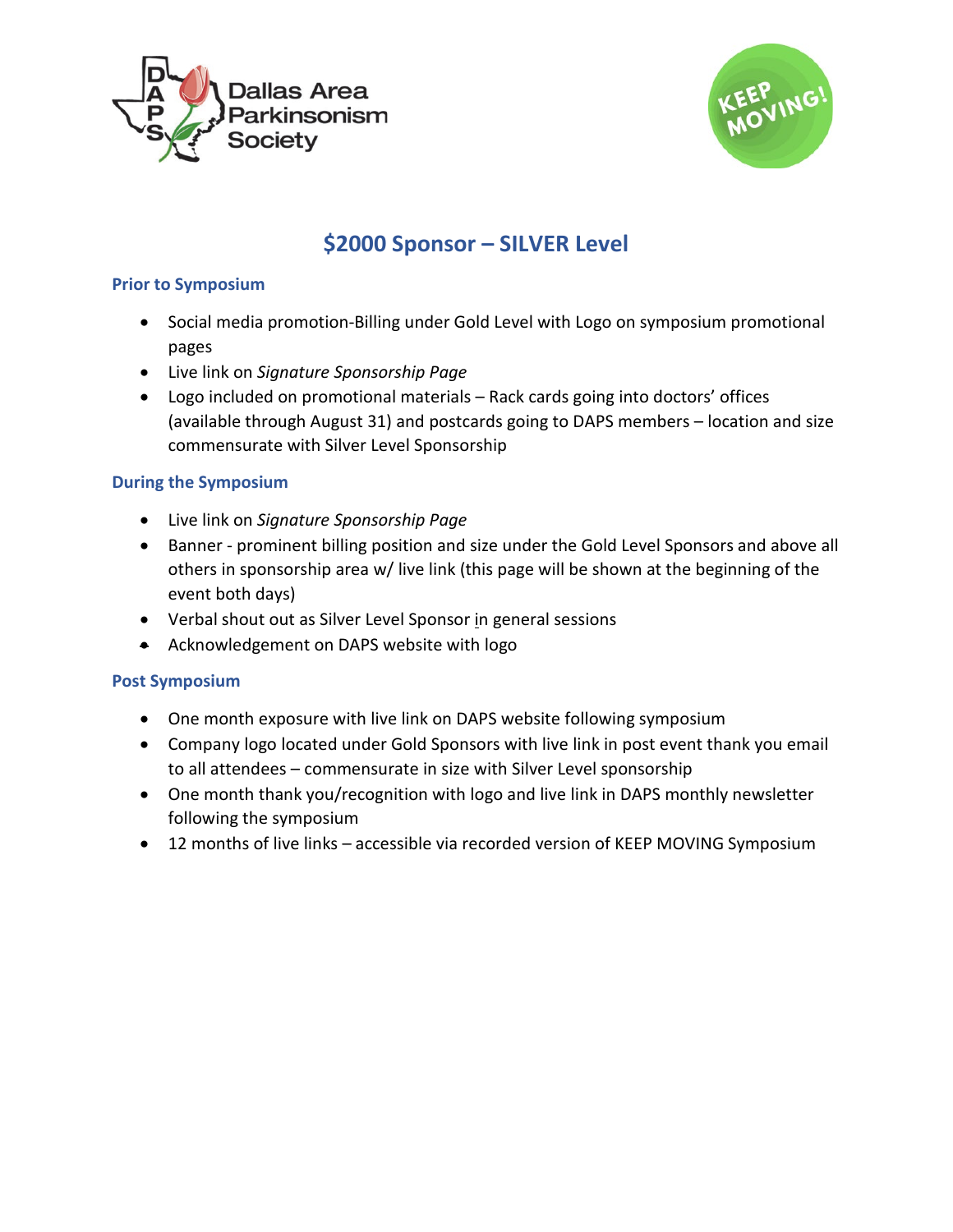



### **\$1000 Sponsor – BRONZE Level**

#### **Prior to Symposium**

• Live link on *Signature Sponsorship Page*

#### **During the Symposium**

• Live link on *Signature Sponsorship Page*

- Two weeks exposure with live link on DAPS website following symposium
- Acknowledgement with logo on website
- One month thank you/recognition with logo in DAPS monthly newsletter following the symposium
- Company name/logo at beginning of general sessions
- 12 months of live links accessible via recorded version of KEEP MOVING Symposium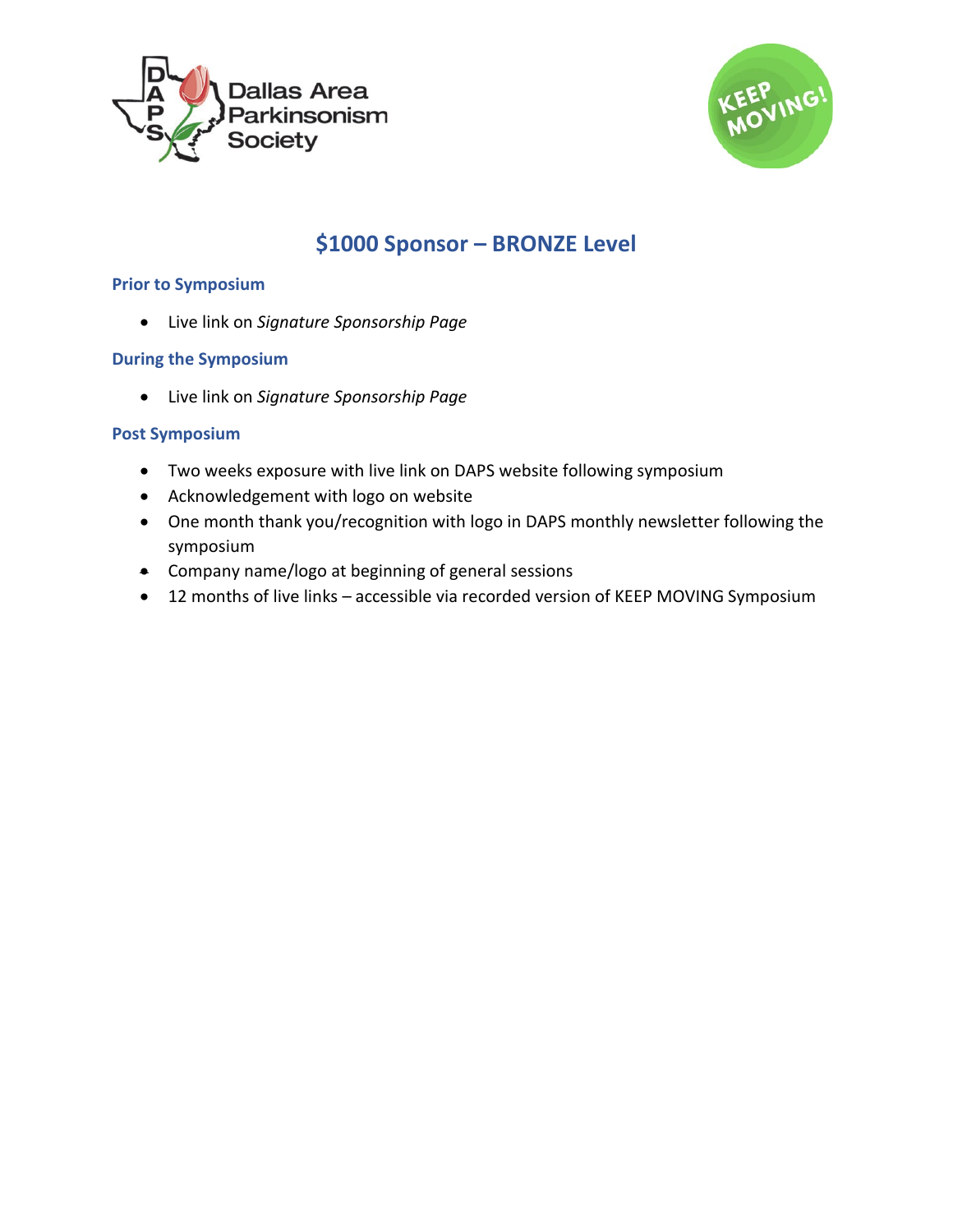



### **\$500 Partner**

### **Prior to Symposium**

• Live link on *Signature Sponsorship Page*

### **During the Symposium**

- Live link on *Signature Sponsorship Page*
- Company name/logo at beginning of general sessions

### **Post Symposium**

- Acknowledgement on website
- One month thank you/recognition with logo in DAPS monthly newsletter following the symposium
- 12 months of live links accessible via recorded version of KEEP MOVING Symposium

### **\$250 Friend**

### **During the Symposium**

• Company name/logo at beginning of general sessions

- Acknowledgement on website
- One month thank you/recognition with logo in DAPS monthly newsletter following the symposium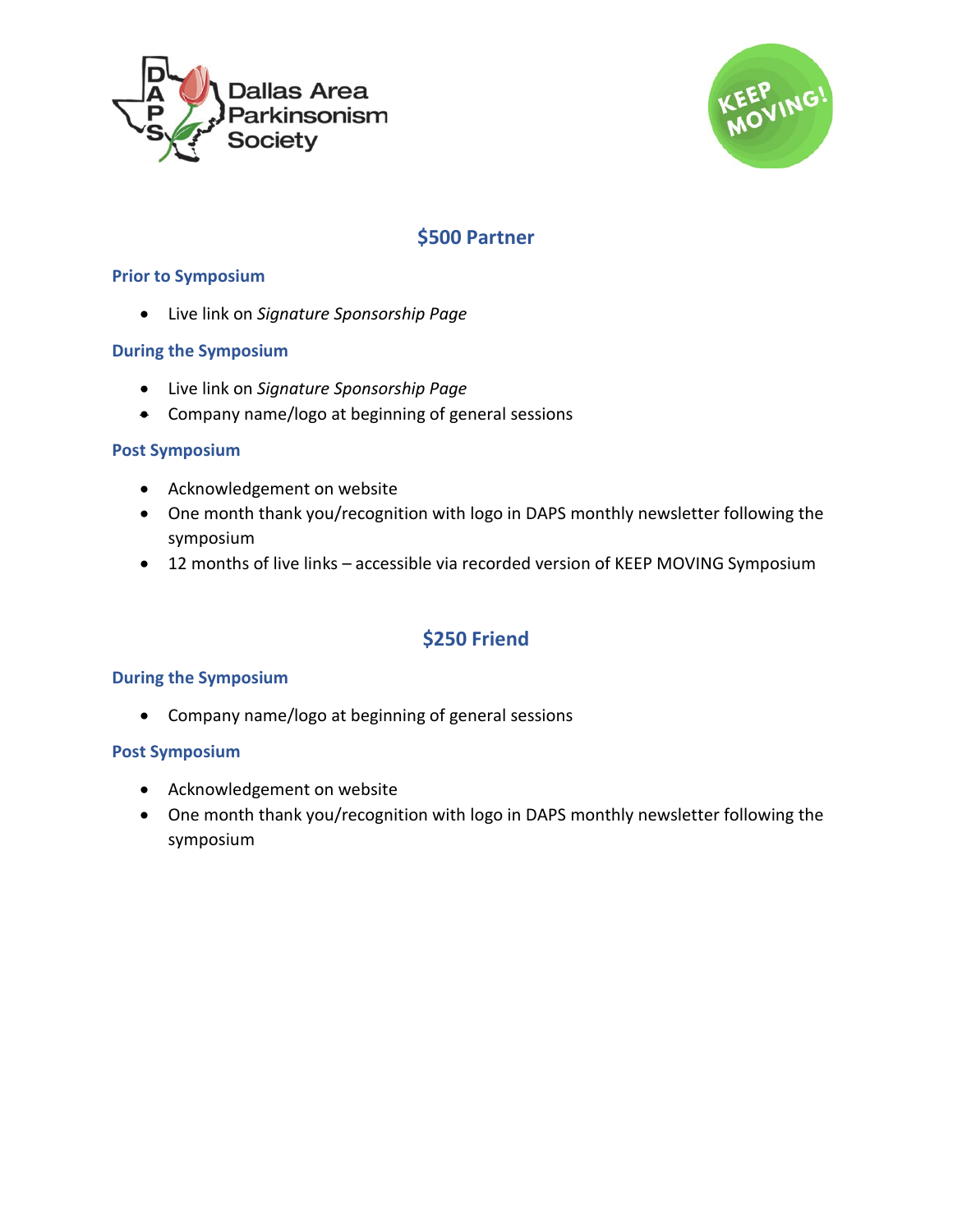



*DAPS Contact*: Mike Miles, Executive Director

mikemiles@daps.org 972-620-7600 [www.daps.us](http://www.daps.us/)

#### **Sponsor Form**

| <b>Sponsorship Packages:</b>                                      |  |
|-------------------------------------------------------------------|--|
| Platinum \$5000                                                   |  |
| Gold \$3000                                                       |  |
| i<br>L<br>Silver \$2000                                           |  |
| Bronze \$1,000                                                    |  |
| Partner - \$500                                                   |  |
| Friend \$250                                                      |  |
| Please include by September 30 <sup>th</sup> the following items: |  |

- Website address
- Hi-res company logo
- Social media links (for \$500 level sponsors and above)